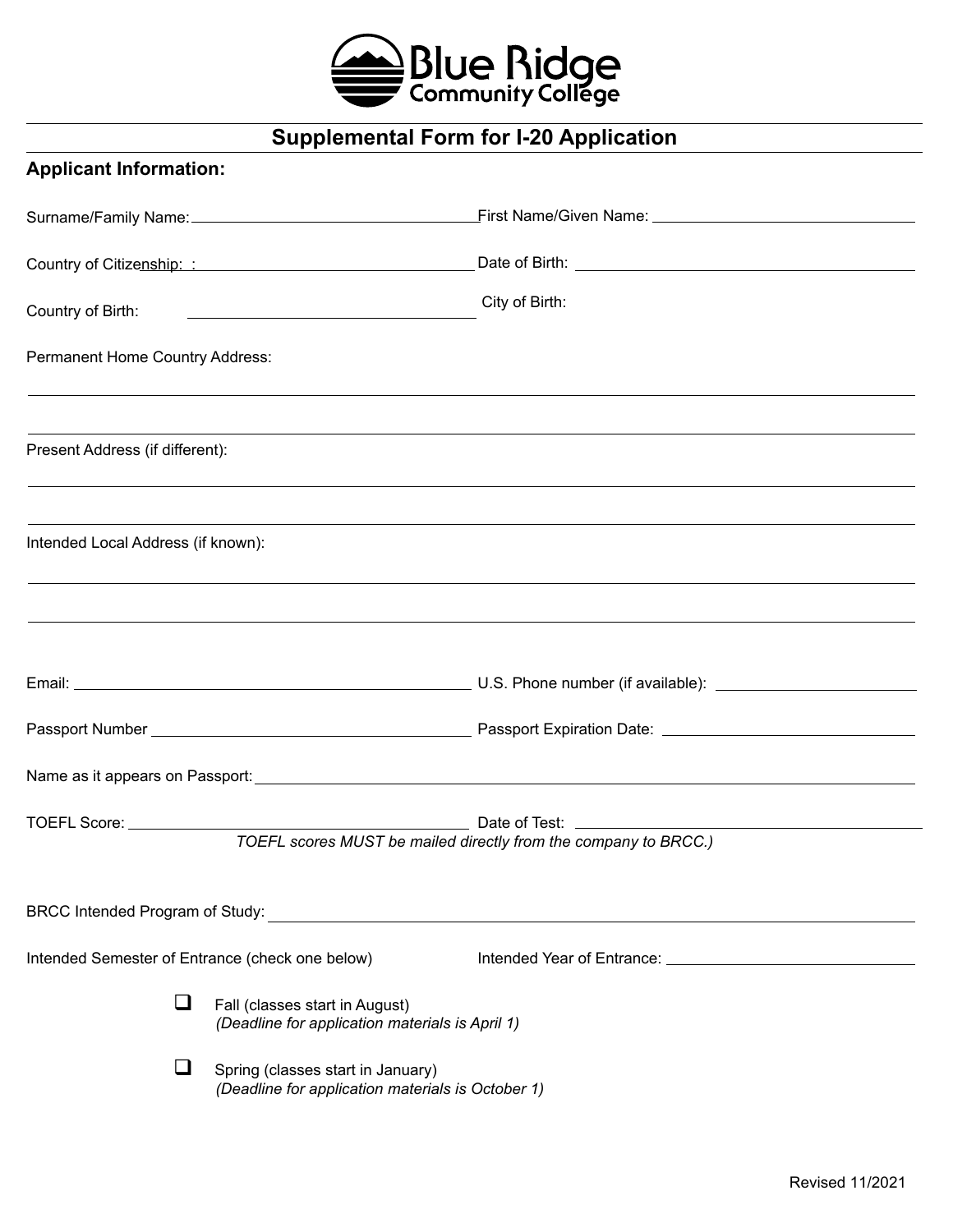## **Educational Background:**

| Have you completed the equivalency of a U.S. high school diploma? $\Box$ Yes $\Box$ No                                                                                                                                                            |
|---------------------------------------------------------------------------------------------------------------------------------------------------------------------------------------------------------------------------------------------------|
| Did you complete your high school coursework in the United States? $\Box$ Yes $\Box$ No                                                                                                                                                           |
| Name of high school/secondary school and address:                                                                                                                                                                                                 |
| Have you attended a college/university outside of the U.S.? $\Box$ Yes $\Box$ No                                                                                                                                                                  |
| List names & addresses of all non-U.S. colleges/universities attended:                                                                                                                                                                            |
|                                                                                                                                                                                                                                                   |
| Have you attended a college/university in the U.S.? $\Box$ Yes $\Box$ No<br>List names & addresses of U.S. colleges/universities attended:                                                                                                        |
|                                                                                                                                                                                                                                                   |
| ,我们也不能会有什么。""我们的人,我们也不能会有什么?""我们的人,我们也不能会有什么?""我们的人,我们也不能会有什么?""我们的人,我们也不能会有什么?""<br><b>Parent Information:</b><br>Please list name, address, phone number and email address of parents if they will be providing the funding for your education: |
| Parent name(s):                                                                                                                                                                                                                                   |
| Complete mailing address:                                                                                                                                                                                                                         |
|                                                                                                                                                                                                                                                   |
| <b>Sponsor Information:</b><br>If someone other than you or your parents will be providing the funding for your education, please provide the information listed:                                                                                 |
| Sponsor name(s):                                                                                                                                                                                                                                  |

## (If organization or agency, please list complete name of agency.)

Complete mailing address: